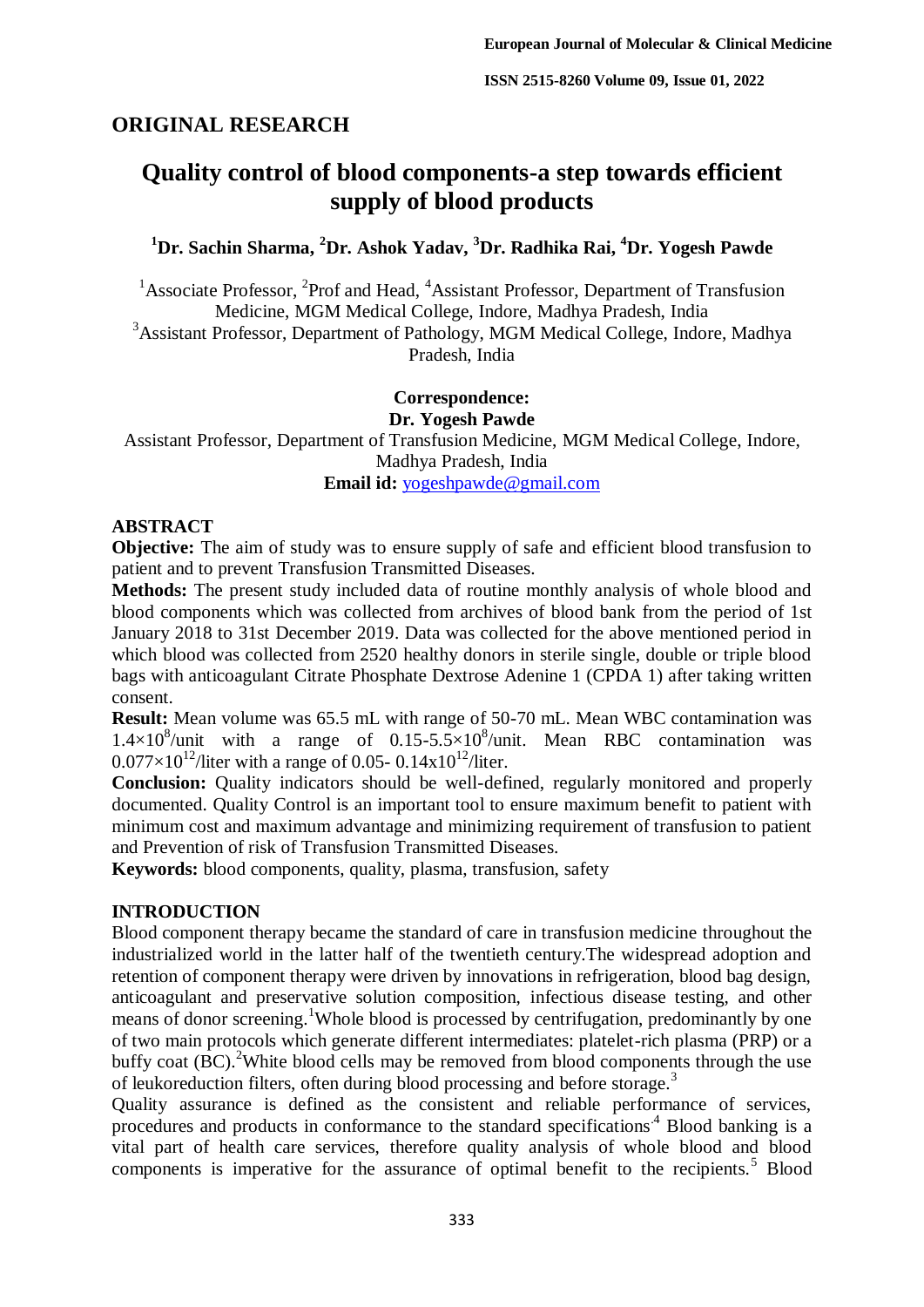component transfusion therapy has become the standard of care in transfusion medicine throughout the world in present times. The widespread and judicious use of blood transfusion therapy has been possible by the new innovations and advancements in blood collection, anticoagulant compositions, component separation equipments, storage, refrigeration, screening of transfusion transmissible diseases, and other means of donor selection and screening. Quality control of whole blood and PRBCs involves estimation of volume and haematocrit.<sup>6</sup> Quality of platelet concentrate is assessed by parameters like swirling movement, volume, platelet yield, and RBC and WBC counts per unit and pH changes.<sup>7</sup>

The aim of study was to ensure supply of safe and efficient blood transfusion to patient and to prevent Transfusion Transmitted Diseases.

# **MATERIAL AND METHODOLOGY**

The present study included data of routine monthly analysis of whole blood and blood components which was collected from archives of blood bank from the period of 1st January 2018 to 31st December 2019. Data was collected for the above mentioned period in which blood was collected from 2520 healthy donors in sterile single, double or triple blood bags with anticoagulant Citrate Phosphate Dextrose Adenine 1 (CPDA 1) after taking written consent. Out of these 2520 units, 1200 units were utilised as whole blood (350 mL of whole blood from donors weighing 45-60 kg) and 1320 units collected in double or triple bags (450 mL blood) from healthy donors weighing more than 60 kg were processed for component preparation in a refrigerated centrifuge (Cryofuge 5500i) by Heraeus.After 2-4 hours of holding time, units were centrifuged at 3800 (4400xg) rotations per minute at 4<sup>o</sup>C for 9 minutes for separation into PRBCs and FFP. For separation of whole blood into PRBCs, FFP and platelet concentrate units were centrifuged at 2 spin centrifugation at 1500 rpm for 9 minutes at 22°C followed by 2500 (4400 x g) rpm for 15 minutes at 22°C.

Criteria used for Quality Control (QC) were according to National Accreditation Board for Hospitals and Healthcare Providers.<sup>9</sup>These were included in table 3 and 4

# **RESULTS**

A total of 2520 units of blood were collected from healthy screened donors, out of which 1200 were utilised as whole blood and 2320 units were separated into components (FFP and PRBCs; FFP, PRBCs and PC).

|                   | <b>Whole blood</b>     |     |                | Packed red blood cells |            |             |
|-------------------|------------------------|-----|----------------|------------------------|------------|-------------|
| <b>Parameters</b> | Recommended Mean Range |     |                | Recommended            | Mean Range |             |
| Volume (in mL)    | $350 \pm 10\%$         | 350 | 345-375        | $280 \pm 60$           | 320        | 250-370     |
| Hematocrit        | $>30\%$                |     | 45.7% 33.5-47% | $>55\%$                | $65.5\%$   | 55.9%-78.9% |

**Table 1: Quality control results of whole blood and PRBCs**

The samples of total whole blood collection in the present study were analyzed for quality control of haematological parameters.

| <b>Parameter</b> | <b>Quality requirement</b>                          | $Mean \pm SD$ (mL)                     | Range                      |
|------------------|-----------------------------------------------------|----------------------------------------|----------------------------|
| Volume           | 50-70 mL/bag                                        | $65.5 \pm 4.56$                        | 50-70 mL                   |
| Inspection       | Swirling movement of platelets                      | Present in all units                   |                            |
| Platelet count   | $8.3 \pm 1.50 \times 10^{10}$ /unit                 | $>5.9\times10^{10}$ /bag in 75%        | $5.7-$                     |
|                  |                                                     | of bags                                | $14.9\times10^{10}/$ unit  |
| <b>RBC</b>       | $\langle 0.3 \times 10^{12} / \text{liter} \rangle$ | $0.077 \pm 0.09 \times 10^{12}$ /liter | $0.05 -$                   |
| Contamination    |                                                     |                                        | $0.14\times10^{12}$ /liter |

**Table 2: Quality control results of platelet concentrate**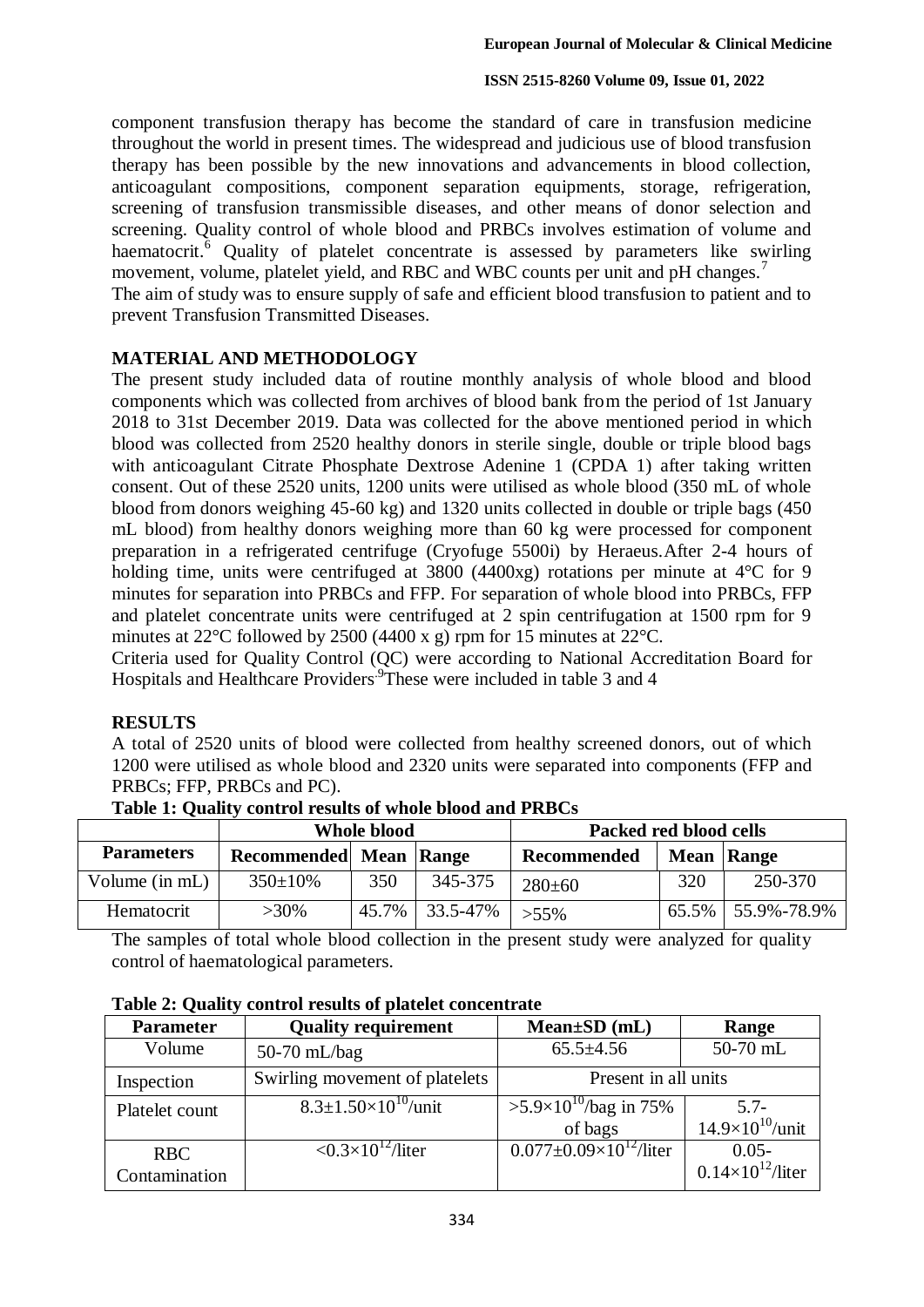#### **ISSN 2515-8260 Volume 09, Issue 01, 2022**

| <b>WBC</b>    | $5.5 \times 10^{-5} \times 10^{8}$ in 450 mL bag. | $1.40\pm1.37\times10^8$ /unit |                       |
|---------------|---------------------------------------------------|-------------------------------|-----------------------|
| contamination |                                                   |                               | $5.5\times10^8$ /unit |

Mean volume was 65.5 mL with range of 50-70 mL. Mean WBC contamination was  $1.4 \times 10^8$ /unit with a range of  $0.15 - 5.5 \times 10^8$ /unit. Mean RBC contamination was  $0.077\times10^{12}$ /liter with a range of 0.05- 0.14x10<sup>12</sup>/liter.

# **Table 3: QC of Platelet Concentrate**

| <b>Parameters</b>     | <b>Quality Requirement   Frequency of control</b> |                 |
|-----------------------|---------------------------------------------------|-----------------|
| Volume                | $>200$ ml                                         | 1% of all units |
| <b>Platelet Count</b> | $>3.0*1011$                                       | 1% of all units |
| nН                    | >6.0                                              | 1% of all units |

# **Table 4: QC of Fresh Frozen Plasma**

|                                   | <b>Quality Requirement</b> | <b>Frequency of control</b> |
|-----------------------------------|----------------------------|-----------------------------|
| Volume                            | 200-220 ml (450 ml)        | 1% of all units             |
|                                   | 155-172 ml(350 ml)         |                             |
| <b>Stable coagulation factors</b> | PT & APTT                  | 1% of all units             |
| <b>Stable coagulation factors</b> | PT & APTT                  | 1% of all units             |
| <b>Factor VIII</b>                | $0.7$ units/ml             | 1% of all units             |
| <b>Fibrinogen</b>                 | 200-400 mg                 | 1% of all units             |

# **DISCUSSION**

Blood banks have the dual responsibility of providing safe blood/components with maximum efficacy to the recipients as well as maintaining adequate stock and blood supply.<sup>10</sup>

Blood banks have a dual liability primarily to meet the adequate blood supply for the community and essentially to ensure maximum blood recipient safety. Improved quality testing over the period has resulted in safer transfusion practices and decrease adverse outcomes.<sup>11</sup>The aim of study was to ensure supply of safe and efficient blood transfusion to patient and to prevent Transfusion Transmitted Diseases.

Internal Quality Control is the integral part of quality assurance in all laboratory services. It is the pre-defined set of procedures that are done for continuous assessment of routine work, so as to assess the performance standards.<sup>12</sup> Maintaining quality control standards in blood banks help in decreasing the number of adverse blood reactions. Regular periodic quality analysis of blood components is designed to monitor variations in manufacturing processes, product quality and ensure that manufacturing steps meet defined criteria for acceptance.<sup>13</sup>

The recommended volume for whole blood was  $350\pm10$  mL with haematocrit of  $>30\%$ , and recommended volume of PRBCs was 280±60 mL with haematocrit of >55% as per standard guidelines.<sup>7</sup> In present study, the mean volume of whole blood units was 350 mL with a range of 345-375 mL and the mean volume of PRBCs was 320 mL with a range of 250-370 mL. The mean haematocrit of whole blood units was 45.7% with a range of 33.5-47%, whereas mean haematocrit of PRBCs was 65.5% with a range of 55.9 to 78.9%. All the whole blood and PRBCs units checked had volume and haematocrit well within standard criteria thus establishing the quality of our blood bank. Results similar to this study have been observed in study done by Upadhyay S et al., in which mean volume of whole blood units was  $410\pm8.1$ mL with a range of 391-522 mL and haematocrit of whole blood units was 43.7±3.2% with range of 38-52.5%.<sup>6</sup>

Raveendran R. et al., also studied the various haematological parameters of platelet concentrate. Volume and WBC contamination in their study corroborated with the present study, however, their mean platelet count was more than this study, both meeting normal